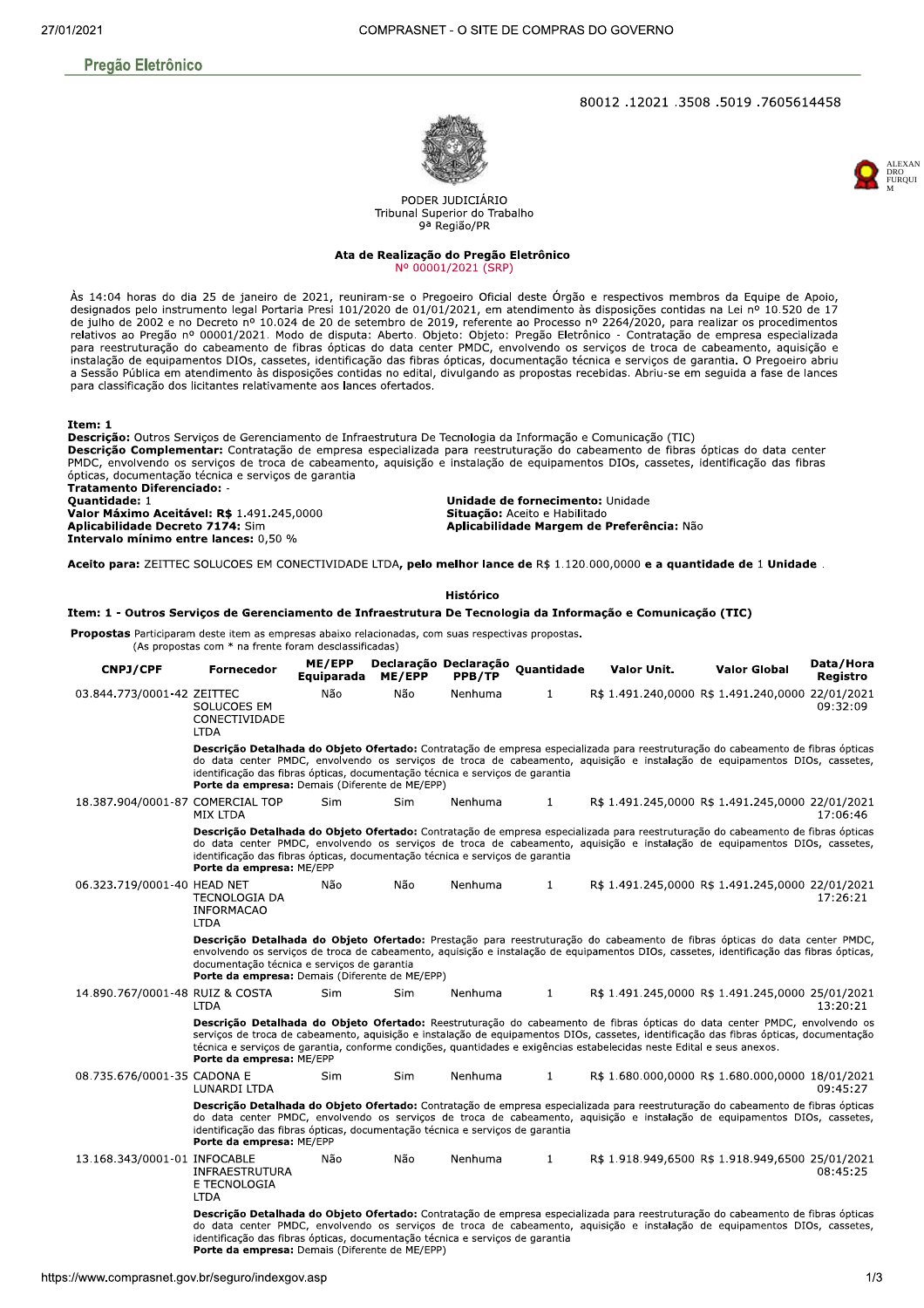Lances (Obs: lances com \* na frente foram excluídos pelo pregoeiro)

| Valor do Lance     | <b>CNPJ/CPF</b>    | Data/Hora Registro      |
|--------------------|--------------------|-------------------------|
| R\$ 1.918.949,6500 | 13.168.343/0001-01 | 25/01/2021 14:04:34:777 |
| R\$ 1.680.000,0000 | 08.735.676/0001-35 | 25/01/2021 14:04:34:777 |
| R\$ 1.491.245,0000 | 18.387.904/0001-87 | 25/01/2021 14:04:34:777 |
| R\$ 1.491.245,0000 | 14.890.767/0001-48 | 25/01/2021 14:04:34:777 |
| R\$ 1.491.245,0000 | 06.323.719/0001-40 | 25/01/2021 14:04:34:777 |
| R\$ 1.491.240,0000 | 03.844.773/0001-42 | 25/01/2021 14:04:34:777 |
| R\$ 1.483.783,8000 | 14.890.767/0001-48 | 25/01/2021 14:08:15:967 |
| R\$ 1.471.239,0000 | 03.844.773/0001-42 | 25/01/2021 14:09:45:300 |
| R\$ 1.480.780,0000 | 06.323.719/0001-40 | 25/01/2021 14:09:47:207 |
| R\$ 1.300.000,0000 | 14.890.767/0001-48 | 25/01/2021 14:12:32:907 |
| R\$ 1.470.000,0000 | 06.323.719/0001-40 | 25/01/2021 14:14:23:210 |
| R\$ 1.290.000,0000 | 03.844.773/0001-42 | 25/01/2021 14:14:55:597 |
| R\$ 1.280.000,0000 | 18.387.904/0001-87 | 25/01/2021 14:16:06:783 |
| R\$ 1.270.000,0000 | 03.844.773/0001-42 | 25/01/2021 14:16:47:437 |
| R\$ 1.260.000,0000 | 18.387.904/0001-87 | 25/01/2021 14:18:32:157 |
| R\$ 1.194.000,0000 | 03.844.773/0001-42 | 25/01/2021 14:19:51:120 |
| R\$ 1.200.000,0000 | 06.323.719/0001-40 | 25/01/2021 14:21:38:990 |
| R\$ 1.180.000,0000 | 18.387.904/0001-87 | 25/01/2021 14:22:52:057 |
| R\$ 1.120.000,0000 | 03.844.773/0001-42 | 25/01/2021 14:23:48:937 |
| R\$ 1.193.990,0000 | 06.323.719/0001-40 | 25/01/2021 14:24:28:613 |
|                    |                    |                         |

### Não existem lances de desempate ME/EPP para o item

# Não existem lances de desempate 7174 para o item

| <b>Eventos do Item</b>                         |                        |                                                                                                                                                              |
|------------------------------------------------|------------------------|--------------------------------------------------------------------------------------------------------------------------------------------------------------|
| Evento                                         | Data                   | <b>Observações</b>                                                                                                                                           |
| Aberto                                         | 25/01/2021<br>14:06:04 | Item Aberto.                                                                                                                                                 |
| Encerrado                                      | 25/01/2021<br>14:26:28 | Item encerrado.                                                                                                                                              |
| Abertura do prazo de<br>Convocação - Anexo     | 25/01/2021<br>14:35:13 | Convocado para envio de anexo o fornecedor ZEITTEC SOLUCOES EM CONECTIVIDADE LTDA,<br>CNPJ/CPF: 03.844.773/0001-42.                                          |
| Encerramento do prazo de<br>Convocação - Anexo | 25/01/2021<br>15:04:24 | Encerrado o prazo de Convocação de Anexo pelo fornecedor ZEITTEC SOLUCOES EM CONECTIVIDADE<br>LTDA, CNPJ/CPF: 03.844.773/0001-42.                            |
| Aceite                                         | 27/01/2021<br>14:00:33 | Aceite individual da proposta. Fornecedor: ZEITTEC SOLUCOES EM CONECTIVIDADE LTDA, CNPJ/CPF:<br>03.844.773/0001-42, pelo melhor lance de R\$ 1.120.000,0000. |
| Habilitado                                     | 27/01/2021<br>14:00:37 | Habilitação em grupo de propostas. Fornecedor: ZEITTEC SOLUCOES EM CONECTIVIDADE LTDA -<br>CNPJ/CPF: 03.844.773/0001-42                                      |

### Não existem intenções de recurso para o item

#### Troca de Mensagens

| 25/01/2021<br>Boa tarde. Estamos iniciando os trabalhos relativos ao Pregão 1/2021.<br>Pregoeiro<br>14:04:45<br>Pregoeiro<br>25/01/2021<br>A comunicação com os licitantes, datas e horários de agendamento das próximas sessões e demais<br>14:04:52<br>avisos do sistema Comprasnet serão encaminhados via CHAT, portanto todas as mensagens inseridas<br>no sistema devem ser observadas.<br>25/01/2021<br>Todos os senhores firmaram termo de que conhecem as disposições contidas no edital. Sabem, por<br>Pregoeiro<br>consequência, que declarar que possuem condições de participação sem tê-las pode acarretar sanção<br>14:04:56<br>administrativa. Por esse motivo, solicito que encarem o processo licitatório com seriedade.<br>O sistema permanecera ativo para recepção de lances, mesmo que, temporariamente, o Pregoeiro saia<br>Pregoeiro<br>25/01/2021<br>14:05:00<br>da sala de disputa. Somente será suspenso caso a ausência do pregoeiro seja superior a dez minutos.<br>No tópico "Sanções Administrativas" do Edital estão descritas as principais práticas que prejudicam o<br>25/01/2021<br>Pregoeiro<br>14:05:04<br>andamento da licitação e as respectivas punições. Solicito especial atenção para que não incorram<br>nessas hipóteses sob pena de sanção.<br>Pregoeiro<br>25/01/2021<br>Cada licitante pode melhorar sua própria oferta, sem que necessariamente essa seja menor que a<br>14:05:12<br>cadastrada para o item. O sistema registrara a oferta para ordenamento das propostas. Se houver<br>desclassificações de licitantes, serão chamadas as seguintes na ordem final de classificação.<br>O item 1 foi aberto. Solicitamos o envio de lances.<br>Pregoeiro<br>25/01/2021<br>14:06:04<br>O item 1 está encerrado.<br>Sistema<br>25/01/2021<br>14:26:28<br>25/01/2021<br>Todos os itens estão encerrados. Será iniciada a etapa de Julgamento de Propostas. Favor acompanhar<br>Sistema<br>através da funcionalidade "Acompanhar julgamento/habilitação/admissibilidade".<br>14:26:28<br>Pregoeiro<br>Para ZEITTEC SOLUCOES EM CONECTIVIDADE LTDA - Prezado licitante, é possível reduzir o valor<br>25/01/2021<br>14:29:29<br>proposto?<br>03.844.773/0001-42<br>25/01/2021<br>boa tarde Sr pregoeiro<br>14:31:34<br>03.844.773/0001-42<br>25/01/2021<br>o certame foi bem disputado, já estamos com nosso melhor preço.<br>14:32:07<br>Pregoeiro<br>25/01/2021<br>Para ZEITTEC SOLUCOES EM CONECTIVIDADE LTDA - Obrigado pela resposta.<br>14:34:28<br>2/3<br>://www.comprasnet.gov.br/seguro/indexgov.asp |  |  |  |
|------------------------------------------------------------------------------------------------------------------------------------------------------------------------------------------------------------------------------------------------------------------------------------------------------------------------------------------------------------------------------------------------------------------------------------------------------------------------------------------------------------------------------------------------------------------------------------------------------------------------------------------------------------------------------------------------------------------------------------------------------------------------------------------------------------------------------------------------------------------------------------------------------------------------------------------------------------------------------------------------------------------------------------------------------------------------------------------------------------------------------------------------------------------------------------------------------------------------------------------------------------------------------------------------------------------------------------------------------------------------------------------------------------------------------------------------------------------------------------------------------------------------------------------------------------------------------------------------------------------------------------------------------------------------------------------------------------------------------------------------------------------------------------------------------------------------------------------------------------------------------------------------------------------------------------------------------------------------------------------------------------------------------------------------------------------------------------------------------------------------------------------------------------------------------------------------------------------------------------------------------------------------------------------------------------------------------------------------------------------------------------------------------------------------------------------------------------------------------------------------------------------------------------------------------------|--|--|--|
|                                                                                                                                                                                                                                                                                                                                                                                                                                                                                                                                                                                                                                                                                                                                                                                                                                                                                                                                                                                                                                                                                                                                                                                                                                                                                                                                                                                                                                                                                                                                                                                                                                                                                                                                                                                                                                                                                                                                                                                                                                                                                                                                                                                                                                                                                                                                                                                                                                                                                                                                                            |  |  |  |
|                                                                                                                                                                                                                                                                                                                                                                                                                                                                                                                                                                                                                                                                                                                                                                                                                                                                                                                                                                                                                                                                                                                                                                                                                                                                                                                                                                                                                                                                                                                                                                                                                                                                                                                                                                                                                                                                                                                                                                                                                                                                                                                                                                                                                                                                                                                                                                                                                                                                                                                                                            |  |  |  |
|                                                                                                                                                                                                                                                                                                                                                                                                                                                                                                                                                                                                                                                                                                                                                                                                                                                                                                                                                                                                                                                                                                                                                                                                                                                                                                                                                                                                                                                                                                                                                                                                                                                                                                                                                                                                                                                                                                                                                                                                                                                                                                                                                                                                                                                                                                                                                                                                                                                                                                                                                            |  |  |  |
|                                                                                                                                                                                                                                                                                                                                                                                                                                                                                                                                                                                                                                                                                                                                                                                                                                                                                                                                                                                                                                                                                                                                                                                                                                                                                                                                                                                                                                                                                                                                                                                                                                                                                                                                                                                                                                                                                                                                                                                                                                                                                                                                                                                                                                                                                                                                                                                                                                                                                                                                                            |  |  |  |
|                                                                                                                                                                                                                                                                                                                                                                                                                                                                                                                                                                                                                                                                                                                                                                                                                                                                                                                                                                                                                                                                                                                                                                                                                                                                                                                                                                                                                                                                                                                                                                                                                                                                                                                                                                                                                                                                                                                                                                                                                                                                                                                                                                                                                                                                                                                                                                                                                                                                                                                                                            |  |  |  |
|                                                                                                                                                                                                                                                                                                                                                                                                                                                                                                                                                                                                                                                                                                                                                                                                                                                                                                                                                                                                                                                                                                                                                                                                                                                                                                                                                                                                                                                                                                                                                                                                                                                                                                                                                                                                                                                                                                                                                                                                                                                                                                                                                                                                                                                                                                                                                                                                                                                                                                                                                            |  |  |  |
|                                                                                                                                                                                                                                                                                                                                                                                                                                                                                                                                                                                                                                                                                                                                                                                                                                                                                                                                                                                                                                                                                                                                                                                                                                                                                                                                                                                                                                                                                                                                                                                                                                                                                                                                                                                                                                                                                                                                                                                                                                                                                                                                                                                                                                                                                                                                                                                                                                                                                                                                                            |  |  |  |
|                                                                                                                                                                                                                                                                                                                                                                                                                                                                                                                                                                                                                                                                                                                                                                                                                                                                                                                                                                                                                                                                                                                                                                                                                                                                                                                                                                                                                                                                                                                                                                                                                                                                                                                                                                                                                                                                                                                                                                                                                                                                                                                                                                                                                                                                                                                                                                                                                                                                                                                                                            |  |  |  |
|                                                                                                                                                                                                                                                                                                                                                                                                                                                                                                                                                                                                                                                                                                                                                                                                                                                                                                                                                                                                                                                                                                                                                                                                                                                                                                                                                                                                                                                                                                                                                                                                                                                                                                                                                                                                                                                                                                                                                                                                                                                                                                                                                                                                                                                                                                                                                                                                                                                                                                                                                            |  |  |  |
|                                                                                                                                                                                                                                                                                                                                                                                                                                                                                                                                                                                                                                                                                                                                                                                                                                                                                                                                                                                                                                                                                                                                                                                                                                                                                                                                                                                                                                                                                                                                                                                                                                                                                                                                                                                                                                                                                                                                                                                                                                                                                                                                                                                                                                                                                                                                                                                                                                                                                                                                                            |  |  |  |
|                                                                                                                                                                                                                                                                                                                                                                                                                                                                                                                                                                                                                                                                                                                                                                                                                                                                                                                                                                                                                                                                                                                                                                                                                                                                                                                                                                                                                                                                                                                                                                                                                                                                                                                                                                                                                                                                                                                                                                                                                                                                                                                                                                                                                                                                                                                                                                                                                                                                                                                                                            |  |  |  |
|                                                                                                                                                                                                                                                                                                                                                                                                                                                                                                                                                                                                                                                                                                                                                                                                                                                                                                                                                                                                                                                                                                                                                                                                                                                                                                                                                                                                                                                                                                                                                                                                                                                                                                                                                                                                                                                                                                                                                                                                                                                                                                                                                                                                                                                                                                                                                                                                                                                                                                                                                            |  |  |  |
|                                                                                                                                                                                                                                                                                                                                                                                                                                                                                                                                                                                                                                                                                                                                                                                                                                                                                                                                                                                                                                                                                                                                                                                                                                                                                                                                                                                                                                                                                                                                                                                                                                                                                                                                                                                                                                                                                                                                                                                                                                                                                                                                                                                                                                                                                                                                                                                                                                                                                                                                                            |  |  |  |
|                                                                                                                                                                                                                                                                                                                                                                                                                                                                                                                                                                                                                                                                                                                                                                                                                                                                                                                                                                                                                                                                                                                                                                                                                                                                                                                                                                                                                                                                                                                                                                                                                                                                                                                                                                                                                                                                                                                                                                                                                                                                                                                                                                                                                                                                                                                                                                                                                                                                                                                                                            |  |  |  |
|                                                                                                                                                                                                                                                                                                                                                                                                                                                                                                                                                                                                                                                                                                                                                                                                                                                                                                                                                                                                                                                                                                                                                                                                                                                                                                                                                                                                                                                                                                                                                                                                                                                                                                                                                                                                                                                                                                                                                                                                                                                                                                                                                                                                                                                                                                                                                                                                                                                                                                                                                            |  |  |  |